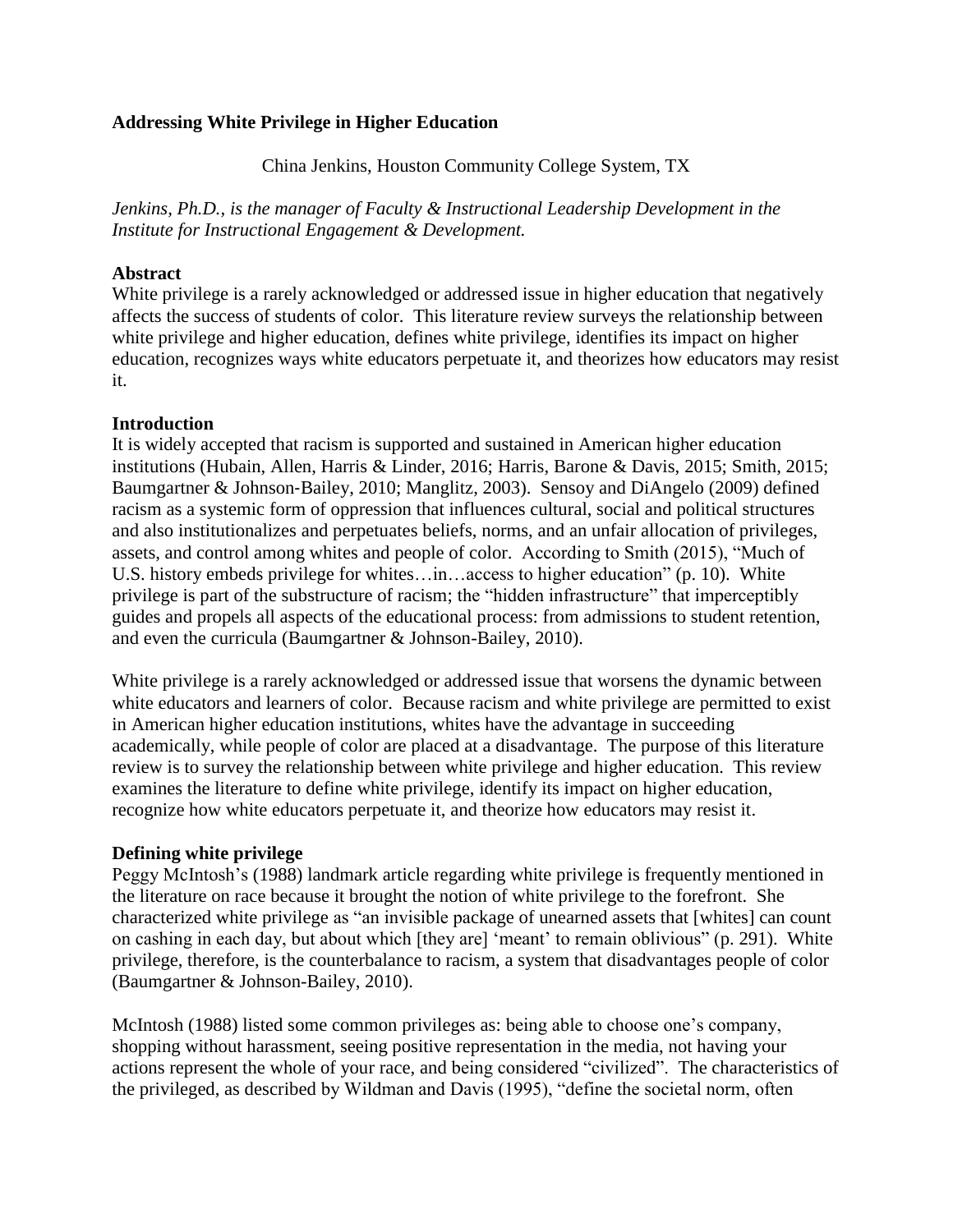benefiting those in the privileged group and…privileged group members can rely on their privilege and avoid objecting to oppression" (p. 53). As an outcome, whiteness is normalized, becoming the standard to which all non-whites must conform. This "traversing and learning the norms of white culture" results in students of color consigning "their own culture to the margins" (Harris et al., 2015, p. 26).

# **The impact of white privilege in higher education**

White privilege is a major factor in the teaching and learning process, especially where there is a white professor with students of various racial, ethnic and cultural backgrounds. Johnson-Bailey and Cervero (2002) stated "race often remains invisible to the privileged white majority in academia, and racism in this setting is characteristically shrouded in rational discourse" (p. 19). White privilege is so pervasive, it is invisible to white professors who unknowingly exert their dominant views, beliefs and their ways of knowing as the norm. Consequently, learners who behave differently from the "norm" are seen as deficient and are marginalized (Chubbuck, 2004; Hollins & Guzman, 2005). Colin and Preciphs (1991) noted:

For White Americans, the curricular content has always reflected their sociocultural and intellectual histories and their worldview. Thus, they have been socialized to see themselves in a positive-primary mode and non-white racial groups in a negative-secondary mode (p. 64).

Baumgartner and Johnson-Bailey (2010) authored an article exposing the racist processes that benefit white graduate students and hinder international and native students of color. Their research substantiated assertions the application process, curriculum, and general student experiences of higher education institutions were influenced by race. The authors explained although research has demonstrated the MAT and GRE graduate entrance exams have been shown to be inaccurate predictors of student success and racially, socioeconomically and linguistically biased to the disadvantage of students of color, most universities still use them as a key requirement for admission. Furthermore, they argued the climate of the school, departments, and class structure also impacted the retention of students of color. They detailed how factors such as accessibility to graduate assistantships (faculty decisions based on their belief in the student's potential), a lack of support from white students and faculty, and the lack of seeing themselves represented in the curriculum and in the faculty were key reasons for the disproportionate dropout rate of students of color.

According to Lund (2010), educators and learners of color are required to adjust to the standards and educational expectations set by white educators and learners, or risk being seen as less successful. They are also required to change their perspectives, actions and beliefs to the status quo, while white educators and learners maintain it. Students of color also deal with "racist stereotyping…racially derogatory comments, disregard for the thoughtful integration of their cultural histories in the curriculum, and threats to their sense of belonging in college classrooms" (Harper & Davis III, 2016).

### **How white privilege is perpetuated**

White privilege perpetuates its power with faculty and students in the classroom and in academia at large. Lund (2010) noted white educators have neither the responsibility to learn about racism or privilege, nor the requirement to address it, and still can be considered nonracist.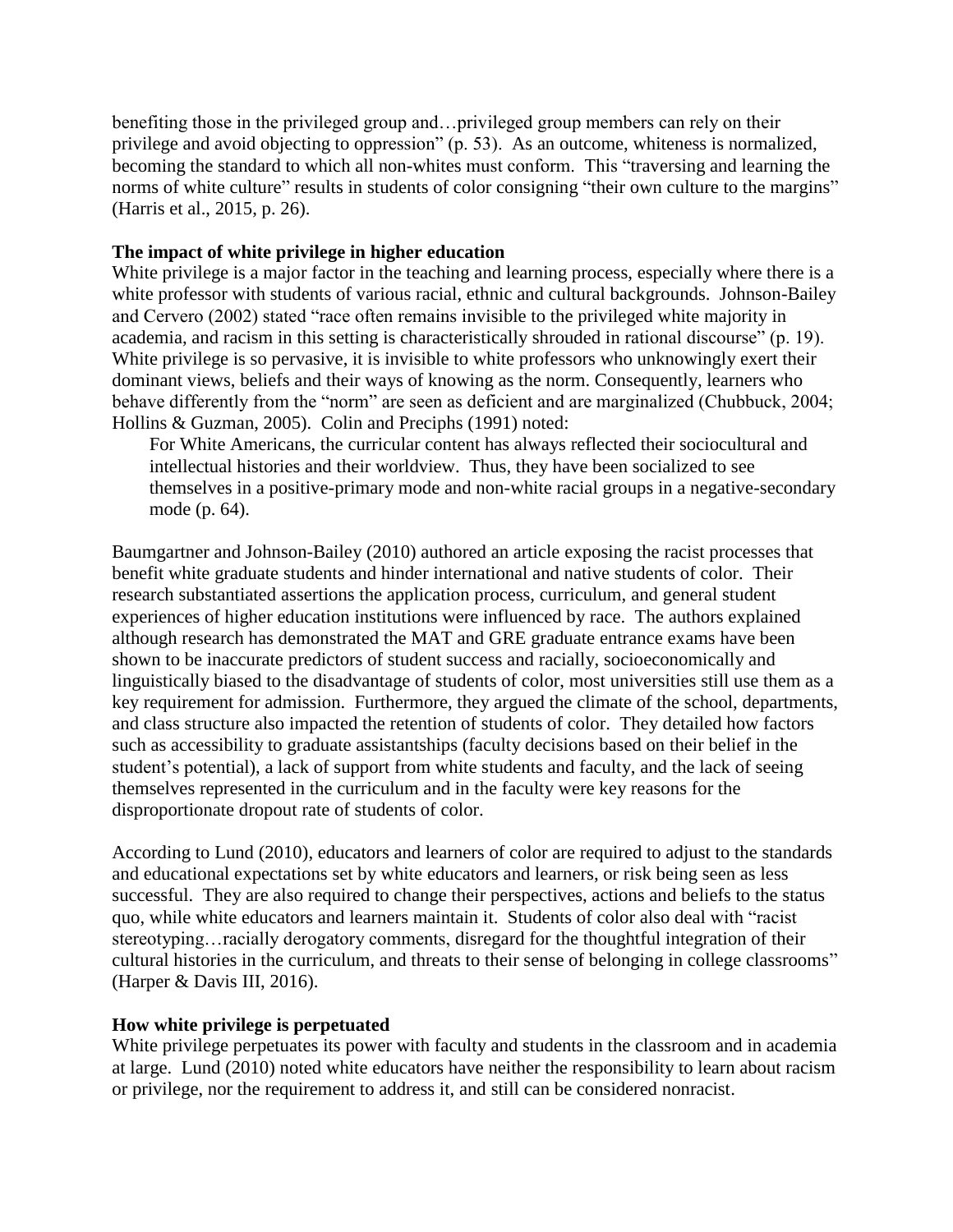Additionally, she expressed white educators are perceived as more competent and trustworthy than their colleagues of color and receive better treatment and reviews from their learners. White educators see themselves, their cultural values, and Eurocentric theoretical frameworks represented in their curriculum and do not have to consider or teach different cultural paradigms.

Even when educators intend to be culturally sensitive, if they do not foreground whiteness as the center, it will support white hegemony (Chubbuck, 2004). One of the ways white educators can create "diversity" classes that reinforce dominant racist ideologies is by having classes focus only on individual white acts of racism, such as stereotyping (Gorski, 2006). This strategy weakens efforts towards equity by focusing on changing hearts without changing the dominant systems that disseminate hegemony (Gorski, 2006). While racial sensitivity is admirable, antistereotype curricula do not lead to institutional change, nor do they produce changes in pedagogy (Banks, 1993).

White educators can perpetuate white privilege by merely acknowledging and celebrating racial diversity (Gorski, 2006). According to Gorski (2006), while recognizing the contributions of people of color can be educationally worthwhile, there are two reasons why it can become problematic. First, it permits white educators and learners to detach themselves from their involvement in reproducing the hegemonic racial structure (Vaught & Castagno, 2008). White educators who teach in this manner risk implying racism is caused by unawareness and not by issues of oppression, imperialistic agendas, and white control forced upon people of color. The act of centering on the systemic factors that trigger racism is ignored while paying tribute to the achievements and contributions of people of color (Solomon, Portelli, Daniel & Campbell, 2005).

Additionally, white educators support the status quo when marginalized groups become the "Other", and whiteness is centered as the standard (Gorski, 2006). Solomon et al. (2005) stated:

The continued failure to implicate whiteness in discussion of societal change enables the [educators] to effectively remove themselves from the change process, thereby reentrenching the normalcy and centrality of whiteness and white reality systems. This enables white privilege and dominance to remain unchecked and unchallenged (p. 159).

Ignoring whiteness and its benefits is a type of denial that disallows involving white people in their oppression, subjugation and abuse of marginalized racial groups. This can happen even in discussions about white privilege if the focus is solely on how people of color are impacted by it (Vaught & Castagno, 2008). The attention then shifts from the subject to the object of racism. Usually, discussions centered around race and racism focus on people of color who are affected by it; therefore, most white people see racism only as negative occurrences that affect others instead of viewing it from a perspective of advantages (McIntosh, 1988).

### **Resisting white privilege**

There are many authors who believe the key to resisting white privilege is to expose its elusive oppressive nature and to teach learners to rearticulate the definition of whiteness (Vaught  $\&$ Castagno, 2008; Zingsheim & Goltz, 2011). Colin and Lund (2010) noted this should involve developing an antiracist white identity where whites could become allies once they understood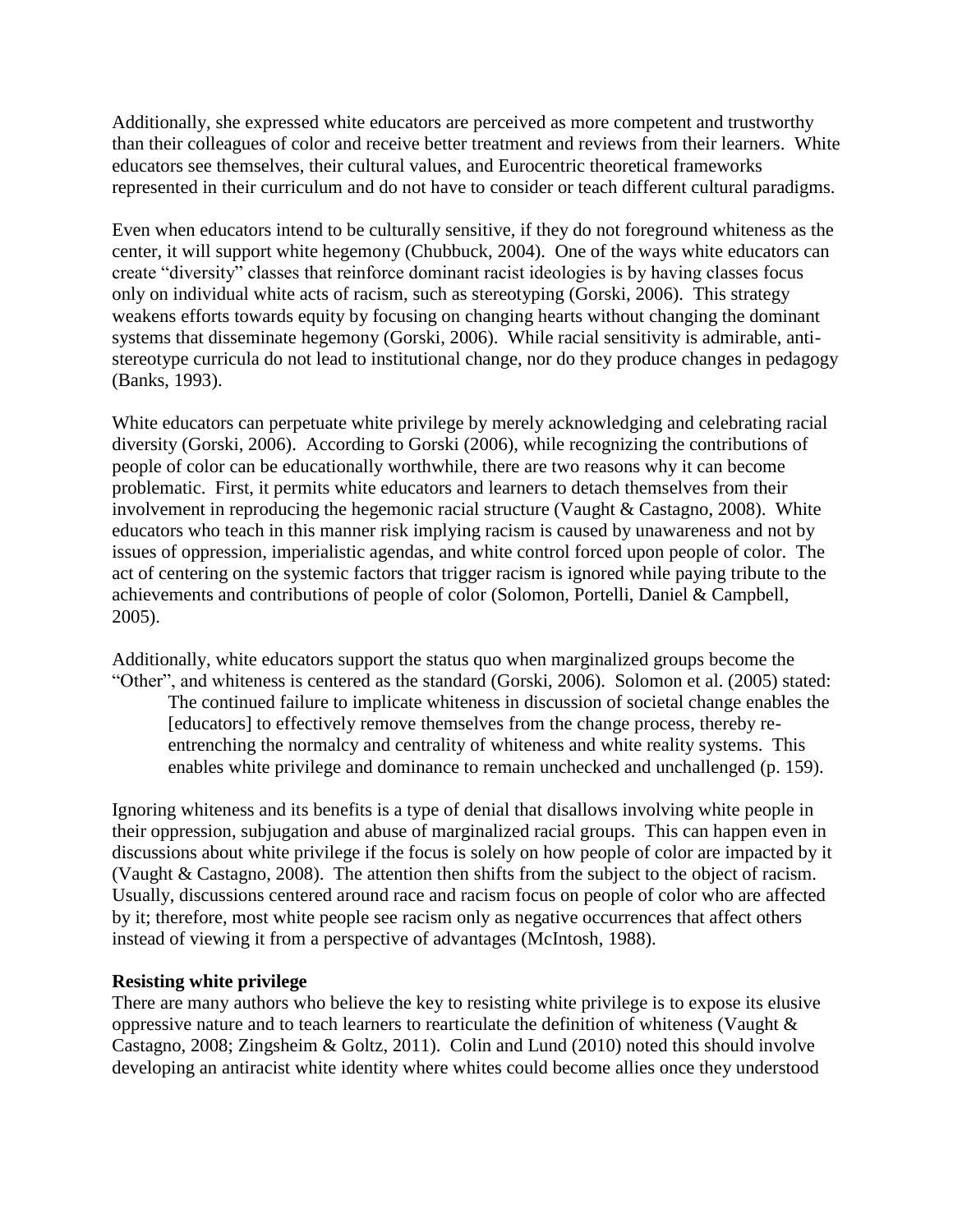the nature of racism. These scholars called for developing a white pedagogy that is not racist or oppressive, but contributes to the cause of racial equality (Chubbuck, 2004; Manglitz, 2003).

Various education scholars have documented their strategies for teaching white privilege to their colleagues and students: from writing journals, to creating opportunities for dialogue, to using performing arts technique to show the existence of white privilege (Canniff, 2008; Lund, 2010; Solomon et al., 2005; Vyskocil, 2008; Zingsheim & Goltz, 2011). Albeit a very important first step towards becoming culturally responsive, scholars such as Baumgartner and Johnson-Bailey (2010) advocated whites become more than merely aware of the social inequalities present in academia. As Davis, Mirick & McQueen (2015) stated, "When instructors acknowledge the complexity of their social locations, including sources of privilege, they model for students a way to explore their own relationship to social power" (p. 304).

While many authors have promoted professors engaging in honest dialogue and study on racial inequalities and white privilege, others have mentioned the challenges that come with attempting to move beyond dialogue and into practice (Guy, 2009; Vaught & Castagno, 2008). Alfred (2002) noted, "Educators are trying to move beyond mere conversation and into action, but they are met with uncertainty and challenges that often result in part from a lack of personal awareness, knowledge, and cross cultural incompetence" (p. 93). Because of this, other scholars have advocated the importance of white educators personally examining themselves and their role in perpetuating racism through the use of personal narratives (Davis et al., 2015; Blum, 2000; Boyd, 2008). Reading and discussing race-focused publications and collaborating to integrate culturally responsive teaching practices can help professors acquire greater racial literacy as well (Harper & Davis III, 2016).

Another way for faculty to resist white privilege is to push for more diversity in their institution, which may mean challenging some faculty and student recruitment and retention policies and advocating against unjust institutional practices. By modeling action against injustice, educators aid their students in developing "self-awareness about their own identities and access to power" (Davis et al., 2015, p. 305). Lund (2010) suggested white educators join with their colleagues of color to address evidences of institutional racism. Harper and Davis III (2016) proposed utilizing the Equity Scorecard[1] to help sustain racial equity in student outcomes. Gorski (2006) recommended white educators ask themselves difficult, thought-provoking questions such as, "Do I support diversity as long as it does not change the stability of the current social powers or my own privilege?" or "Do I try to celebrate the differences of marginalized groups while avoiding the inconvenience of dealing with social reparations?"

### **Implications for practice**

Faculty must scrutinize the foundational principles upon which they develop their teaching philosophies because it will inform them about the degree to which they are actually committed to creating equity in the classroom. Educators should examine ways to overshadow white privilege within the perspectives, paradigms and media representation in their educational materials. This requires educators to develop a cultural conscious and engage in critical reflection about the influence of culture in the class, curriculum and institution.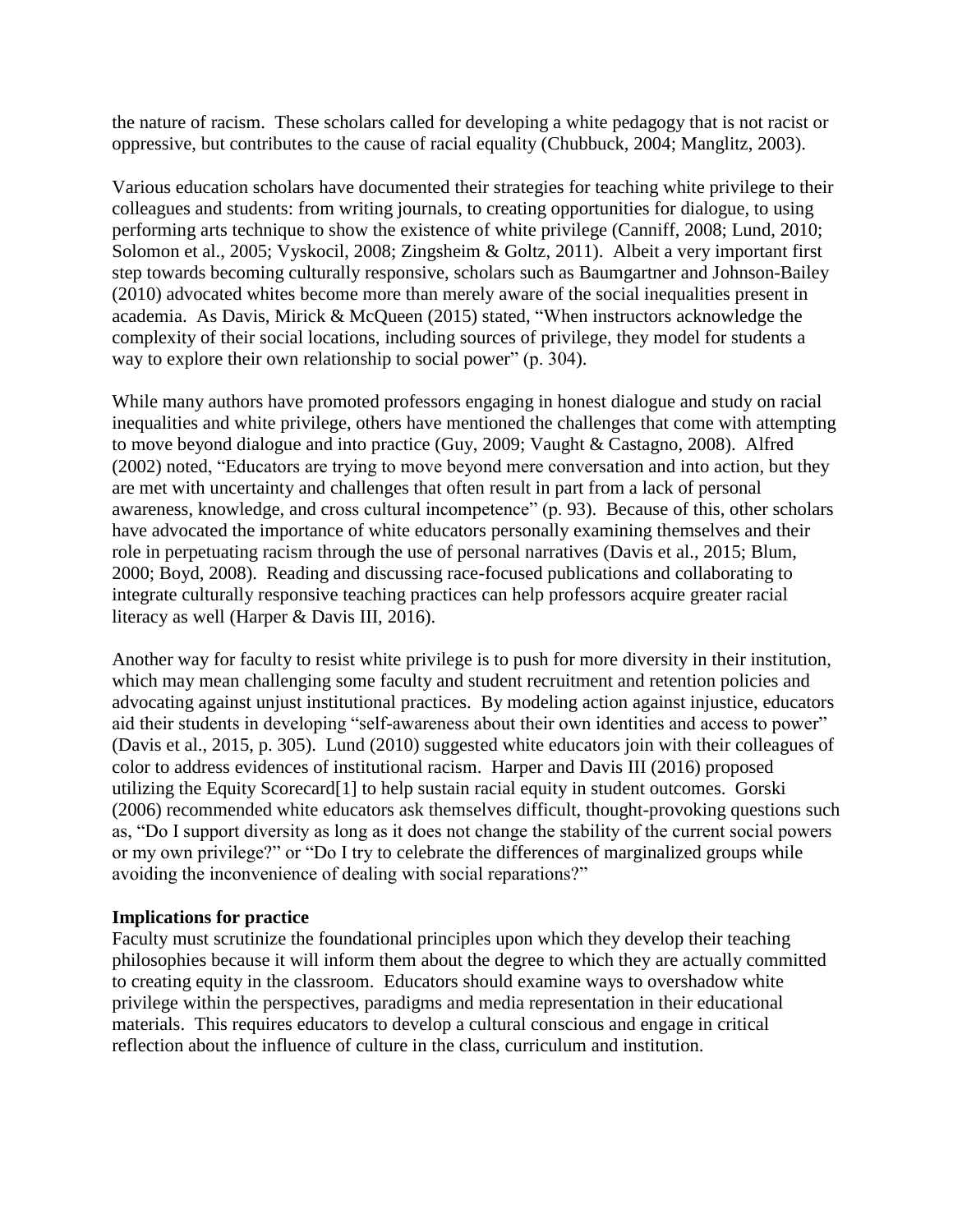White educators should also be compelled to study whiteness pedagogy, which looks at how their racial identity and the ideologies they bring into the classroom affect the instructional methods and the relationships with their students (Irvine, 2003; Landsman & Lewis, 2006). Whiteness studies also investigates the link between race, power and education and demonstrates its links to oppression (Solomon et al., 2005). Whiteness studies need to be at the forefront of self- reflection for professors because the large proportion of white, middle-class faculty in American colleges and universities are not representative of the growing diversity of the student population. If educators do not embrace this notion, they will not only be ill-equipped to serve their learners, they will also fail to prepare them to be successful in a diverse society.

### **Conclusion**

Synthesizing the literature around the general topics of white privilege, whiteness pedagogy, and adult and higher education, this review was designed to provide useful information for those looking to mitigate the effects of white privilege within their institutions. Addressing white privilege is necessary and useful for aiding the success of marginalized students and preparing all students for academic success. Confronting white privilege does not occur on a whim; faculty must be equipped with the knowledge to recognize it and address it. By developing a foundation built upon social justice, ensuring the success of all students, and the desire to create and defend policies that support efforts of mitigating the effects of white privilege, educators can better serve their students, regardless of differences.

#### **Endnotes**

[1] See https://cue.usc.edu/tools/the-equity-scorecard/

### **References**

- Alfred, M. V. (2002). Linking the personal and the social for a more critical democratic adult education. *New Directions for Adult and Continuing Education*, 2002: 89–96. http://dx.doi.org/10.1002/ace.82
- Baumgartner, L. M., & Johnson‐Bailey, J. (2010). Racism and white privilege in adult education graduate programs: Admissions, retention, and curricula. *New Directions for Adult and Continuing Education, 2010*(125), 27-40.
- Banks, J. A. (1993). Multicultural education as an academic discipline: Goals for the 21st century. *Multicultural Education, 1*(3), 8-11, 39.
- Blum, L. (2000, April). *Reflections of a white teacher teaching a course on racism*. Paper presented at the Annual Meeting of the American Educational Research Association, New Orleans, LA.
- Boyd, D. (2008). Autoethnography as a tool for transformative learning about white privilege. *Journal of Transformative Education, 6*(3), 212-225.
- Canniff, J. G. (2008). A cultural memoir of schooling: Connecting history and critical reflection to the development of culturally responsive educators. *Teaching Education, 19*(4), 325-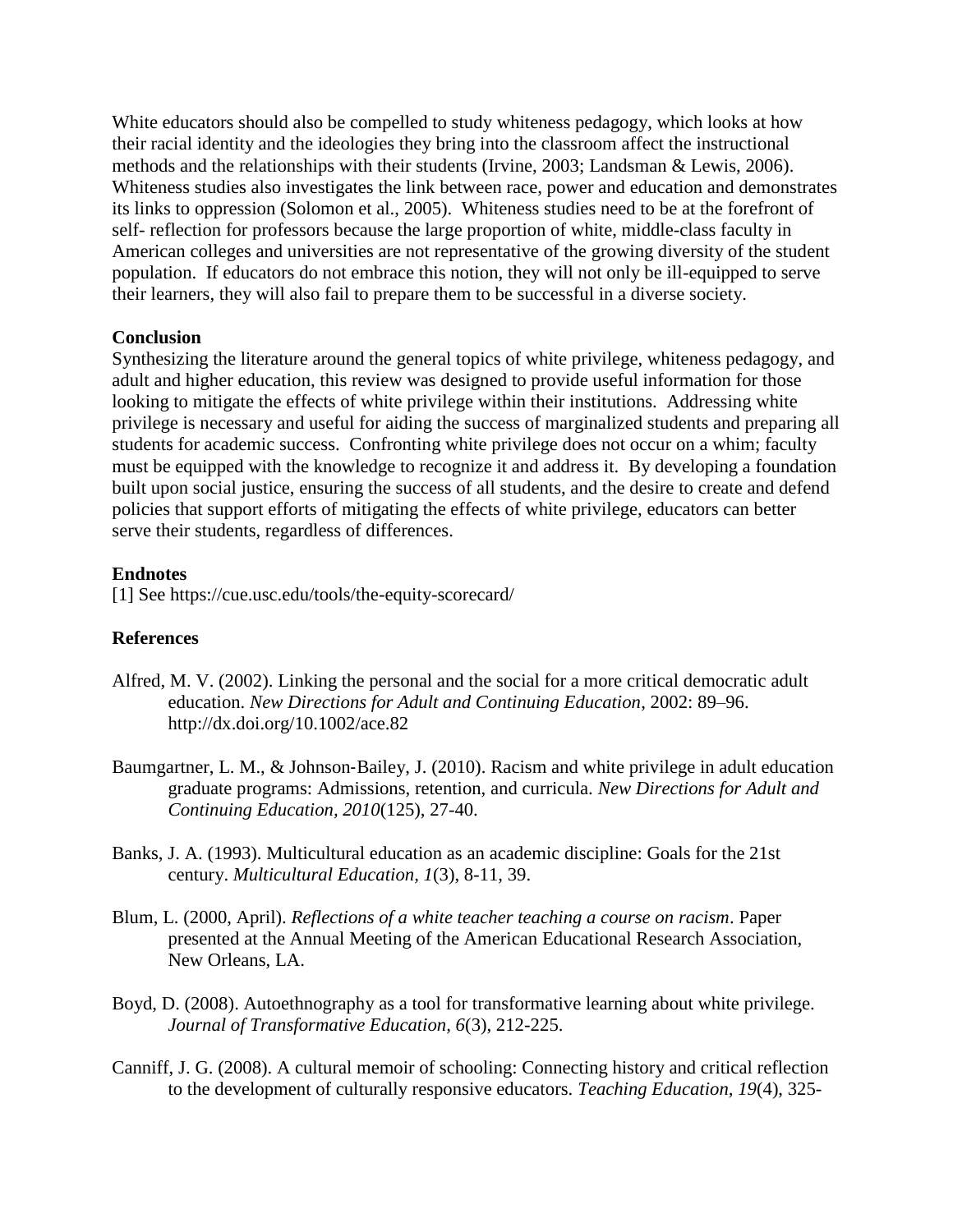335. http://dx.doi.org/10.1080/10476210802436476

- Chubbuck, S. M. (2004). Whiteness enacted, whiteness disrupted: The complexity of personal congruence. *American Educational Research Journal*, 41(2), 301-333.
- Colin, S. A., & Lund, C. L. (2010). The intersections of white privilege and racism: Moving forward. *New Directions for Adult and Continuing Education, 2010*(125), 91-94.
- Colin, S. A., & Preciphs, T. K. (1991). Perceptual patterns and the learning environment: Confronting white racism. *New Directions for Adult and Continuing Education, 1991*(50), 61-70.
- Davis, A., Mirick, R., & McQueen, B. (2015). Teaching from privilege: Reflections from white female instructors. *Affilia: Journal of Women & Social Work*, *30*(3), 302-313. http://doi:10.1177/0886109914560742
- Gorski, P. C. (2006). Complicity with conservatism: The de‐politicizing of multicultural and intercultural education. *Intercultural Education, 17*(2), 163-177.
- Guy, T. C. (2009). Just democracy: Ethical considerations in teaching. *New Directions for Adult and Continuing Education, 2009*(123), 43-52.
- Harris, J. C., Barone, R. P., & Davis, L. P. (2015). Who benefits?: A critical race analysis of the (d)evolving language of inclusion in higher education. *Thought & Action*, *2015*, 21- 38.
- Hollins, E. R., & Guzman, M. T. (2005). Research on preparing teachers for diverse populations. *Studying Teacher Education: The Report of the AERA Panel on Research and Teacher Education*, 477-548.
- Hubain, B. S., Allen, E. L., Harris, J. C., & Linder, C. (2016). Counter-stories as representations of the racialized experiences of students of color in higher education and student affairs graduate preparation programs. *International Journal of Qualitative Studies in Education*, *29*(7), 946-963.
- Irvine, J. J. (2003). *Educating teachers for diversity: Seeing with a cultural eye*. New York: Teachers College Press.
- Johnson-Bailey, J., & Cervero, R. M. (2002). Cross-cultural mentoring as a context for learning. *New Directions for Adult and Continuing Education*, 2002(96), 15-26.
- Landsman, J., & Lewis, C. W. (2006). *White teachers, diverse classrooms: A guide to building inclusive schools, promoting high expectations, and eliminating racism*. Sterling: Stylus Publishing, LLC.
- Lund, C. L. (2010). The nature of white privilege in the teaching and training of adults. *New Directions for Adult and Continuing Education, 2010*(125), 15-25.